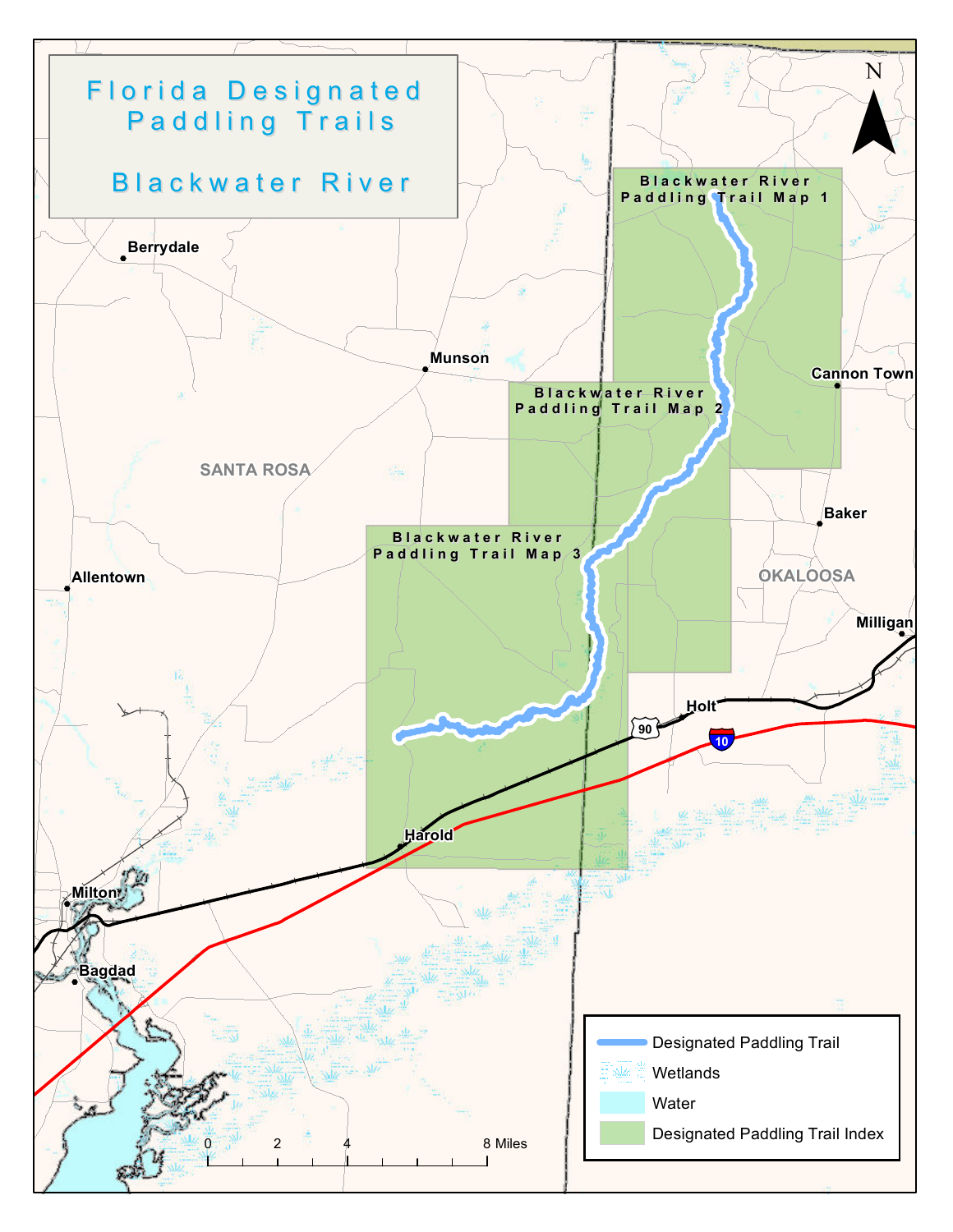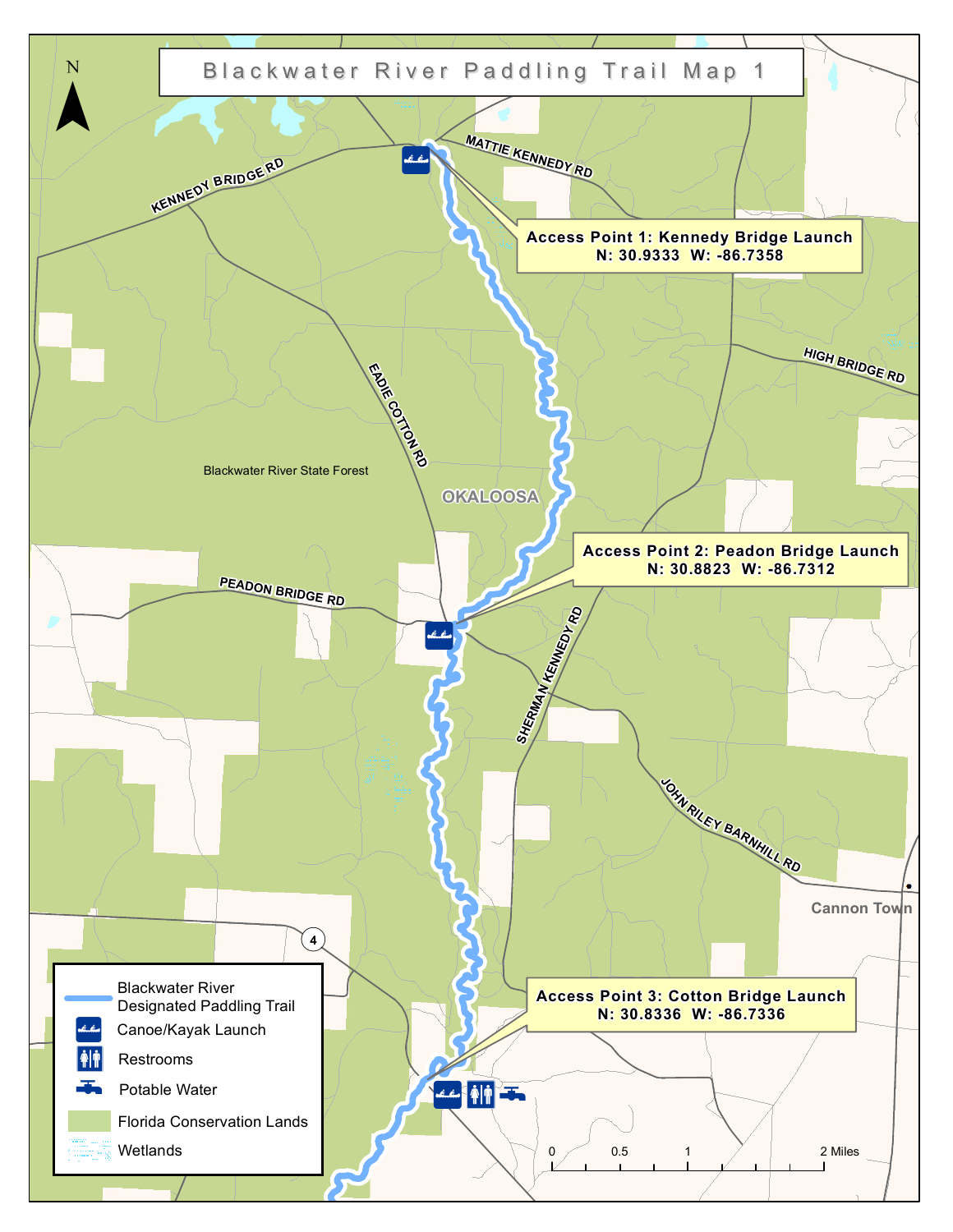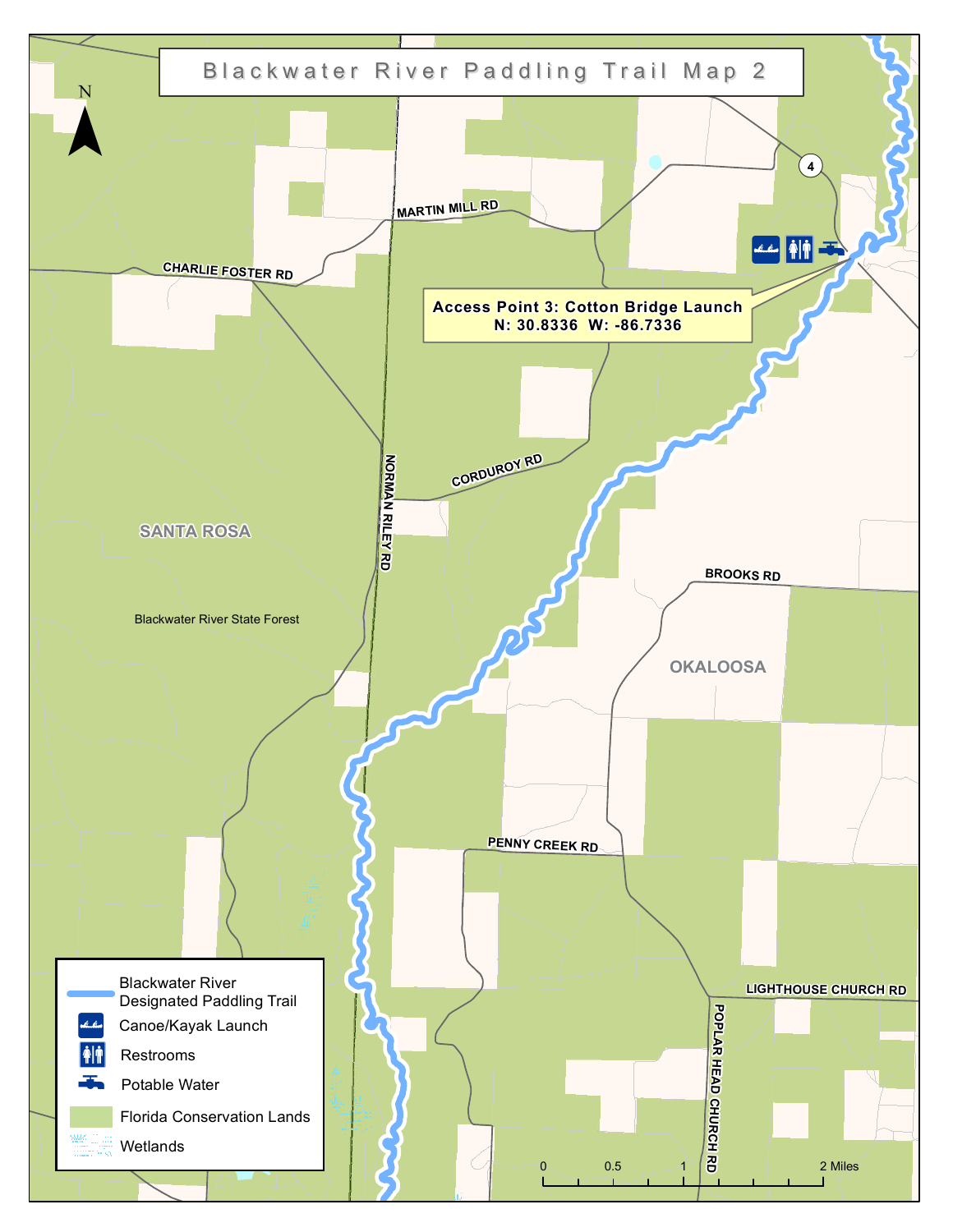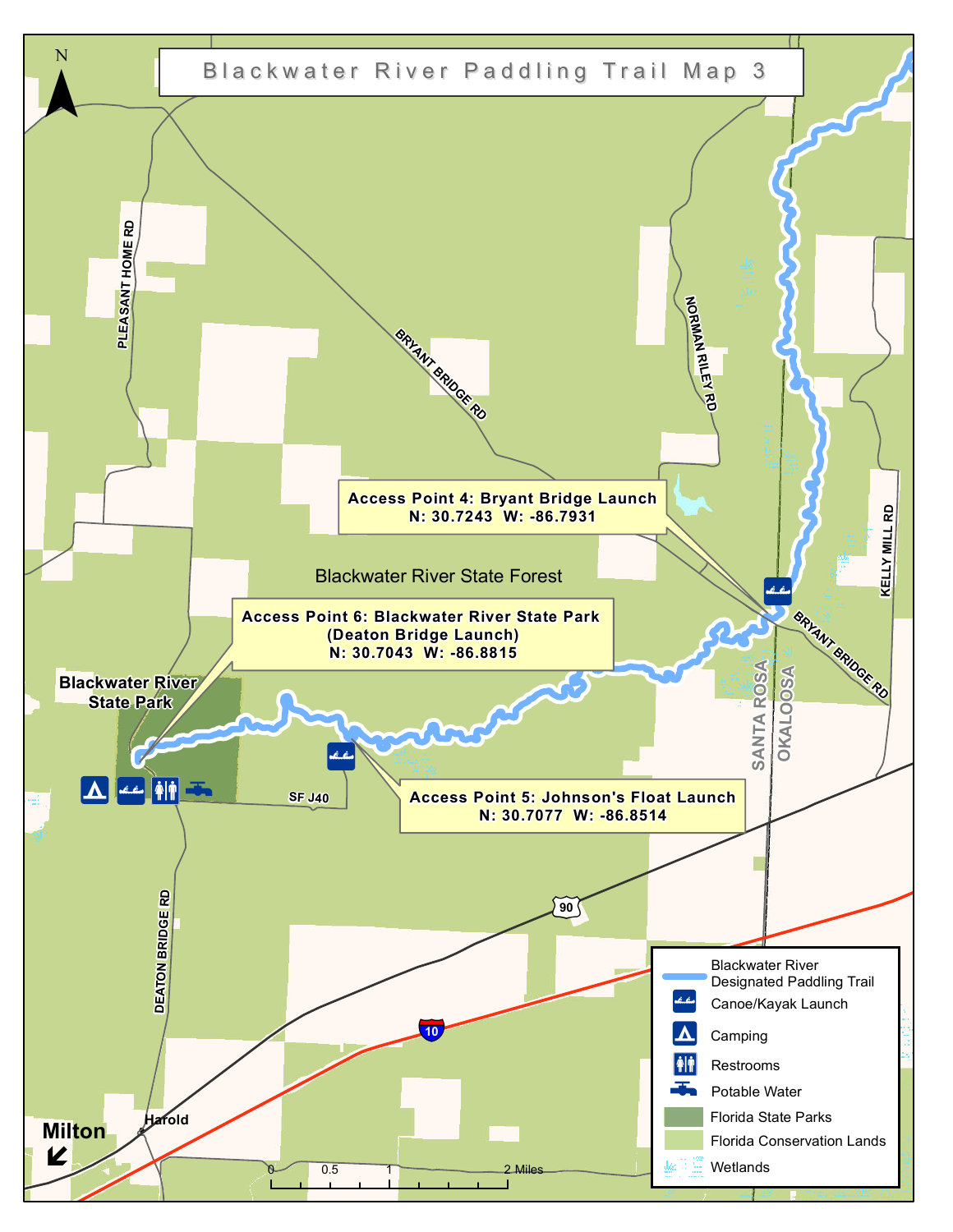

### **The Waterway**

This winding stream is suitable for beginners and flows through the unspoiled [Blackwater River](http://www.freshfromflorida.com/Divisions-Offices/Florida-Forest-Service/Our-Forests/State-Forests/Blackwater-River-State-Forest)  [State Forest,](http://www.freshfromflorida.com/Divisions-Offices/Florida-Forest-Service/Our-Forests/State-Forests/Blackwater-River-State-Forest) with trees often forming a dense, shady canopy over the river. High bluffs occur in some sections where pine and cedar trees tower above paddlers. The water is coffee colored by naturally occurring tannins, the reason why Creek Indians called the river "Oka Lusa" ("black water"). White sandbars provide plenty of options for camping or picnicking.

Blackwater River Paddling Trail Guide

# **The Paddling Experience**

The lower portion of this popular 31-mile paddling trail can become congested with people floating in tubes near the state park, especially on summer weekends and holidays. Plan a trip for weekdays or during Florida's pleasant winter months to avoid crowds. Paddlers should check stream flow data and weather conditions before embarking on a trip. The Blackwater River can rise very quickly and make paddling difficult and conditions dangerous. Many of the access sites are remote with unsafe overnight parking; consider parking and shuttle with a local outfitter listed below. **The river is not navigable below the Deaton Bridge in [Blackwater River State Park;](https://www.floridastateparks.org/park/Blackwater-River) be sure to exit here.** Glass containers are prohibited on the river.

### **Access Points**

**#1, Start of the Trail, Kennedy Bridge**. Be aware that fallen trees may occasionally block the river between Kennedy Bridge and Peadon Bridge. Check with local outfitters for current conditions. *Directions: From Munson, take SR 4 east 2.7 miles to Hurricane Lake Road. Go north on Hurricane Lake Road, it becomes Beaver Creek Road after 3.6 miles. At 2 miles turn east on Kennedy Bridge Road and go 3.1 miles to the bridge.*

**#2, Mile 5.5, Peadon Bridge.** This access is unimproved with erosion and steep banks and is not a recommended launch. It is a very remote area with limited parking and rough local roads. Peadon Bridge is about 5 miles downstream of Kennedy Bridge. *Directions: From Baker, take SR 189 north 4 miles to Riley Barnhill Road. Go west on Riley Barnhill Road 3.2 miles until it becomes Peadon Bridge Road and continue 0.5 mile to Peadon Bridge.*

# **#3, Mile 11, Cotton Bridge, SR 2.**



Access to this small county park is on the west side of the river with an improved, hand-launch only boat ramp. The gates are locked one hour before sunset so take in consideration if leaving a vehicle here. *Directions: From Baker, take SR 4 4.2 miles west to Cotton Bridge.*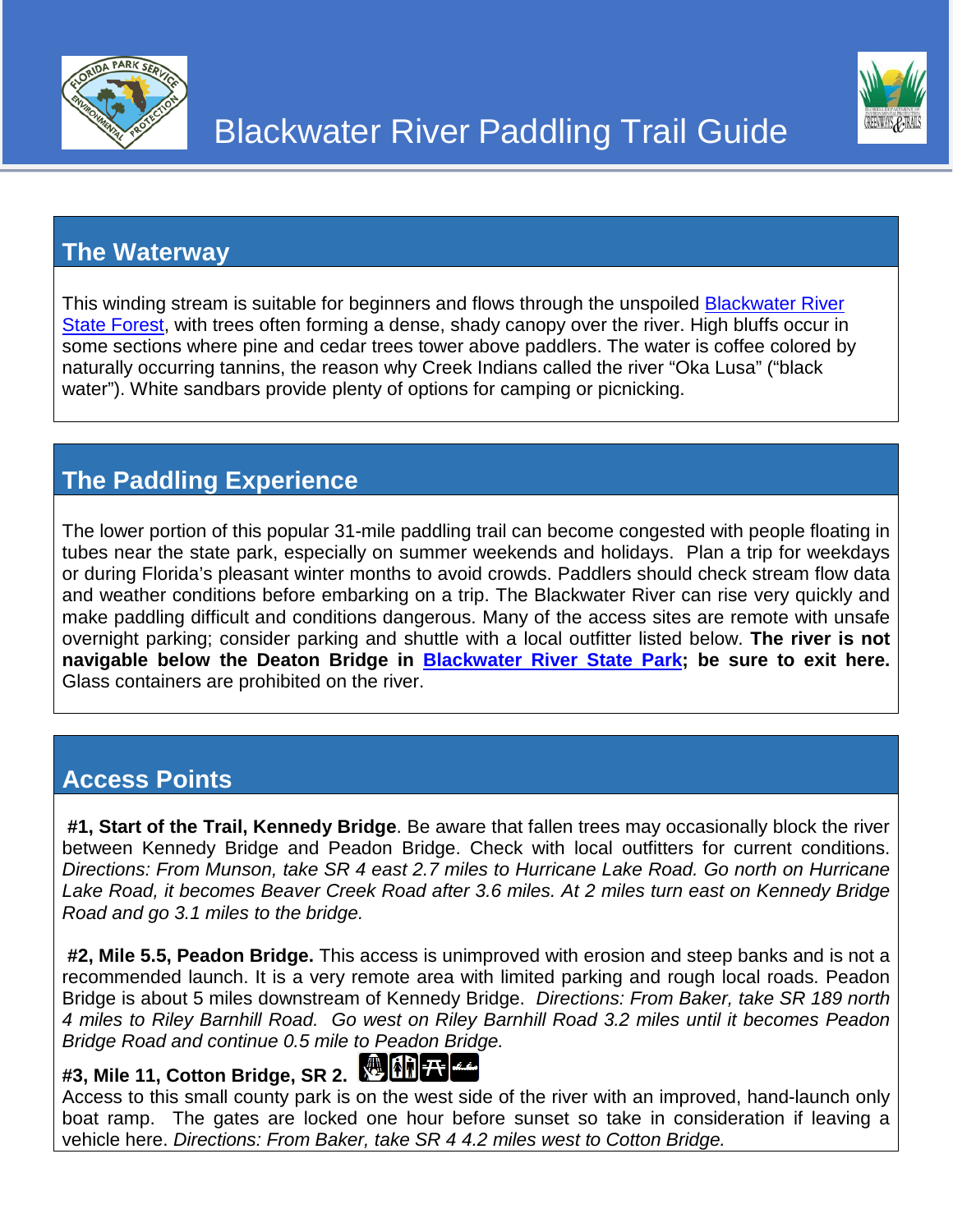



**#4, Mile 22.5, Bryant Bridge.** The lower river, especially between Bryant Bridge and Blackwater State Park, can become congested with paddlers, tubers and swimmers in summer and on warm weather weekends. Access is on the west side of the river, upstream from the bridge. There is ample parking but this is a very remote area so take caution if leaving a vehicle here. *Directions: Take US 90 west 14.0 miles out of Crestview. Turn north onto Kelly Mill Road for 0.6 miles, turn west onto Bryant Bridge Road and continue 1.3 miles to Bryant Bridge.*

**#5, Mile 28, Johnson's Float Launch (drop-off launch only—no parking).** Due to limited parking, this is a drop-off launch only. *From Milton, take US 90 East 10 miles to Deaton Bridge Road. Turn north and continue 2.7 miles to Forest Road J40 on right. Turn right and follow J40 2 miles to launch point, veering left at the J46 road junction. This is an improved gravel road with one steep section that may be challenging for small vehicles.* 

**#6, Mile 31, End of the Trail, Deaton Bridge, Blackwater River State Park,**  Deaton Bridge is within [Blackwater River State Park.](https://www.floridastateparks.org/park/Blackwater-River) **Be sure to end your trip here as the river is not navigable below this bridge.** There are parking lots on both sides of the river. Deposit park admission fee in pay stations. There is a large sandy beach on river left and the access is just downstream of the bridge on a beach, river right. A picnic area and restrooms are a short distance beyond the takeout. *Directions: Take US 90 east out of Milton 10 miles to Deaton Bridge Road. Turn north and continue 4 miles to Deaton Bridge within Blackwater River State Park.*

About a mile before Deaton Bridge on river right is an improved boat ramp with limited parking. It is accessed on a single lane paved road just north of the state park entrance. It is not recommended to leave a vehicle overnight here.

## **Outfitters and Shuttle Service**

[Adventures Unlimited](http://www.adventuresunlimited.com/) 850-623-6197 [Blackwater Canoe Rental](http://blackwatercanoe.com/) 1-800-967-6789

### **Base Camp**

[Blackwater River State Park](https://www.floridastateparks.org/park/Blackwater-River) is an excellent place to gaze at deep, starry skies and share stories around the campfire recounting the day's adventures. Several other [designated paddling trails](http://www.dep.state.fl.us/gwt/guide/paddle.htm) are nearby: Shoal River, Juniper Creek, Coldwater Creek, and the Yellow River. Stretch your legs and enjoy a stroll on the The Juniper Creek Trail, accessible from the park. This trail is part of the [Florida](http://www.fs.usda.gov/fnst)  [National Scenic Trail](http://www.fs.usda.gov/fnst) and is maintained by Florida Trail volunteers. Park visitors also enjoy hiking the "Chain of Lakes Nature Trail" starting on a boardwalk on the east side of Deaton Bridge. This is